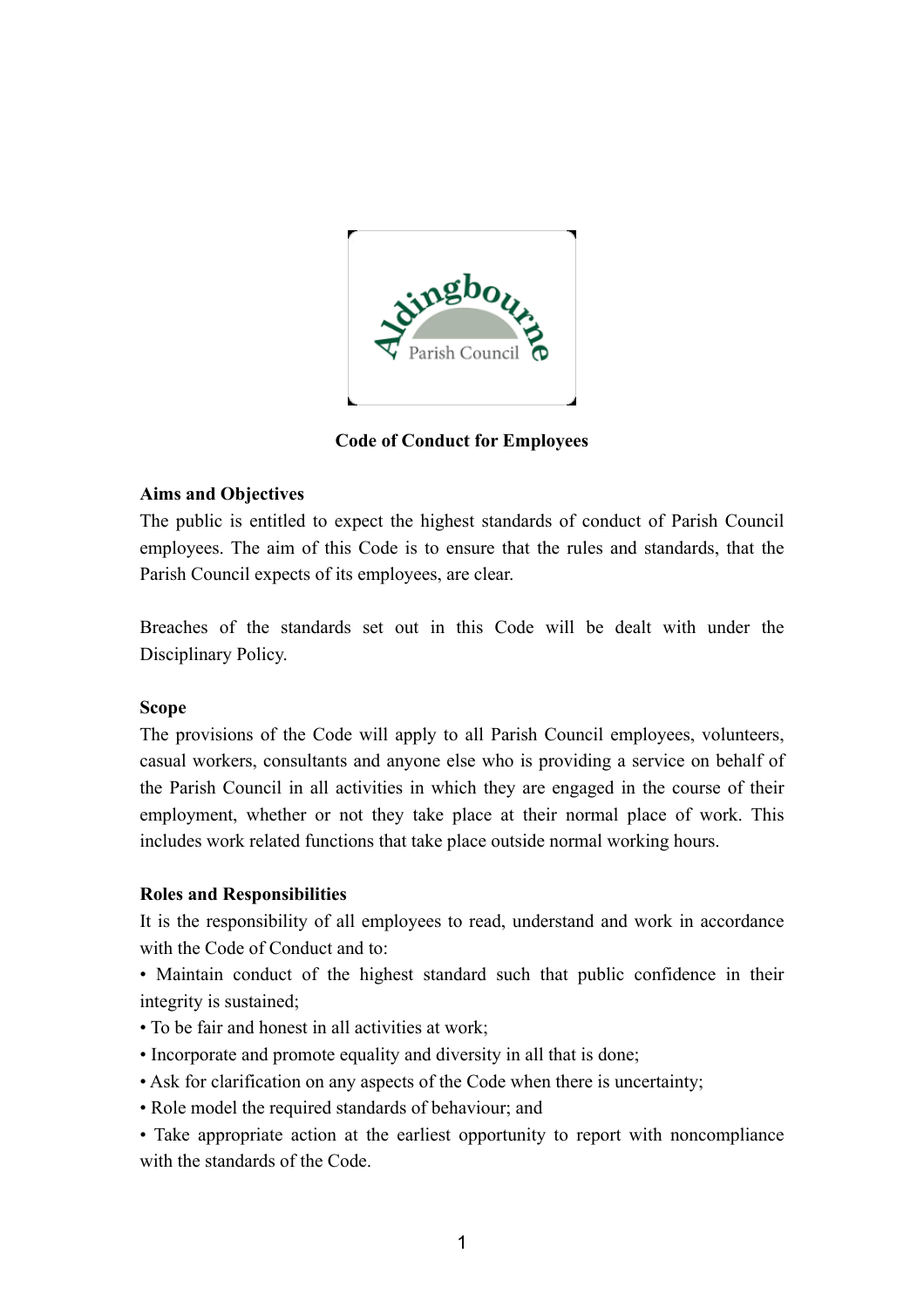# **The Employee Code of Conduct**

## **1. Public Concern**

The public expects conduct of the highest standards from Parish Council employees and their confidence would be shaken if the least suspicion arose that any employee might be influenced by improper motives.

# **2. Corruption**

Employees who have public funds and/or assets entrusted to them must use them responsibly and lawfully. Employees must not receive or give any gift, loan, fee, reward or advantage for acting or failing to act or for showing favour or disfavour to any person in their official capacity.

## **3. Private Purchasing**

Employees must not use the Parish Council's purchasing systems to purchase items for private use or to secure personal advantage. Employees are not entitled to receive any discount or advantage as a result of their employment with the Parish Council unless this is permitted by the Clerk.

# **4. Equality**

Employees must ensure that they treat colleagues, members of the public and Councillors fairly, impartially and with dignity and respect.

## **5. Political**

Neutrality Some employees may be required to provide information and advice to individual Councillors. In so doing, they must ensure that they remain politically neutral.

# **6. Copyright**

All records, documents and other papers relating to the Parish Council's business which are made or obtained by employees in the course of their employment are the property of the Parish Council. The copyright on all such documents belongs to the Parish Council.

### **7. Committee procedures and contact with the media**

Employees must not disclose to the public or media the contents of a confidential or exempt report made to a Committee or Full Council. Where a Committee considers matters in confidential session, those proceedings, including all documentation before the Committee, must not be disclosed to members of the public unless required by law or expressly authorised. Employees must not make statements on matters of policy to the media without consulting the Clerk.

### **8. Confidential Information**

Employees will often receive written, oral and computerised information which is of a confidential nature. Employees must be aware which information in the Parish Council's possession is classed as confidential and act accordingly. Information which is classed as confidential must not be disclosed except where there is a legitimate reason to do and not otherwise unless specific approval has been given by the Clerk.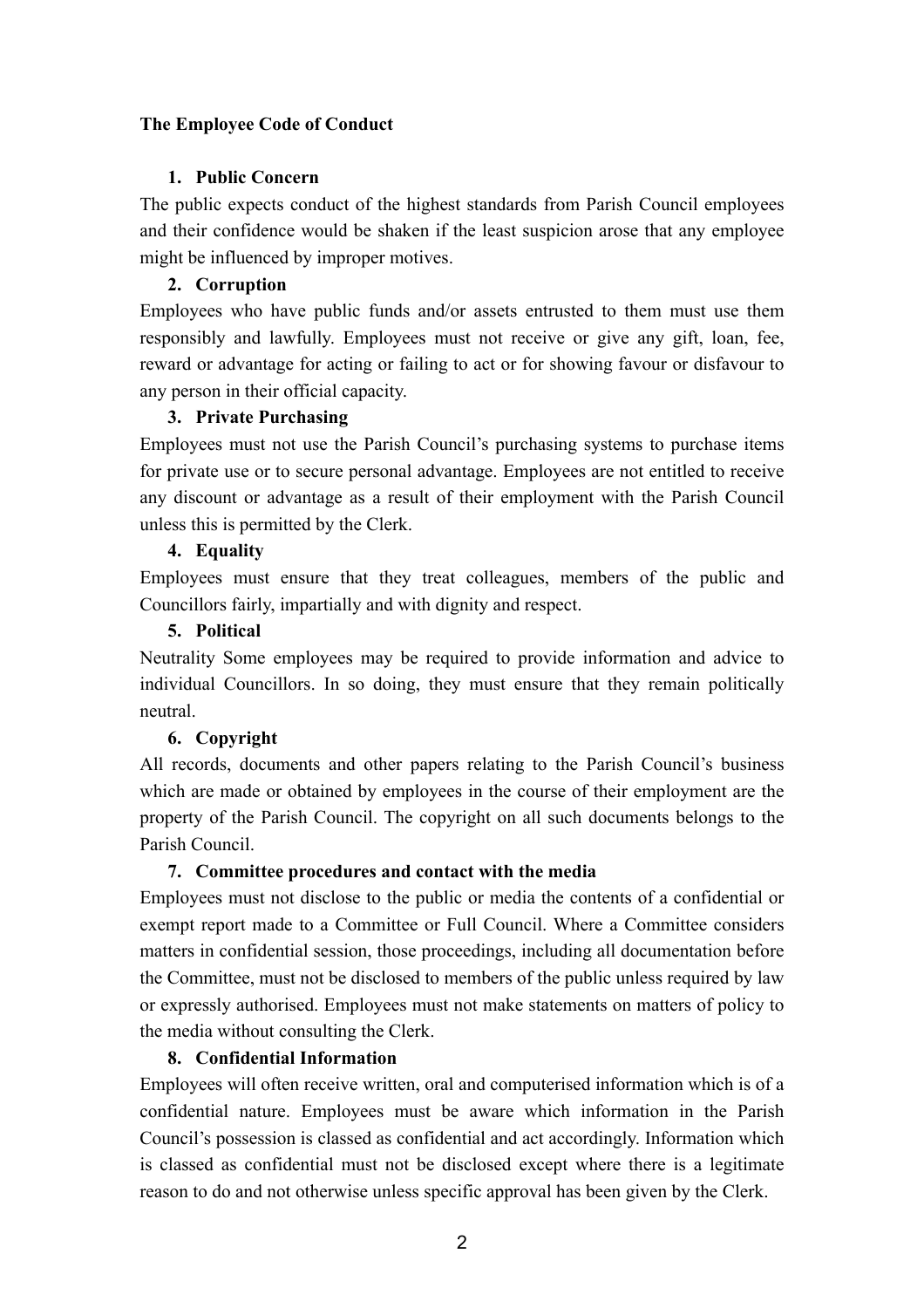If there is doubt about whether information can be disclosed, employees must consult with the Clerk. Deliberate disclosure of confidential information may be considered gross misconduct and may result in dismissal under the Parish Council's Disciplinary procedure. It may also be a criminal offence and lead to criminal proceedings during and potentially after the employee's employment has ended. Any breach of confidential information will be reported to the Information Commissioners Office.

### **9. Personal Information**

 Employees must not provide information held by the Parish Council about Councillors, members of the public or personal information concerning other employees without their consent. Exceptionally, such information may be disclosed where it is allowed in law, where it is necessary to co-operate with the investigations of official agencies and in the provision of confidential employer references. Employees must maintain the confidentiality of all personal information that they have access to in the course of their employment. Deliberate disclosure of personal information may be considered gross misconduct and may result in dismissal under the Parish Council's Disciplinary procedure. It may also be a criminal offence and lead to criminal proceedings during and potentially after the employee's employment has ended. Any breach of personal information will be reported to the Information Commissioners Office.

#### **10. Record Keeping**

 Employees are responsible for making relevant records of their dealings with outside bodies including members of the public so that they can be accessed by colleagues if this is appropriate or necessary. For example, the reservation of grave plots.

### **11. Relationships Personal Relationships**

Employees are asked to declare to the Clerk any situation where their impartiality, objectivity, or honesty may be compromised due to their being related to or having a close personal relationship with someone at work. Councillors - Mutual respect between employees and Councillors is essential to good local government. Employees are required to observe the Protocol on Member/Officer Relations. Local Community - Employees have responsibilities to all residents of the Parish and must ensure courteous, efficient and impartial service delivery to all groups and individuals. Contractors/Procurement - Orders and contracts must be awarded impartially and on merit through fair competition in accordance with procedure rules and legal provisions. Employees whose work involves the procurement, appointment or supervision of contractors must disclose any former or current private or official relationship with relevant contractors to the Clerk. When a conflict of interest is disclosed, the Parish Council reserves the right to remove the employee from any areas of direct or indirect involvement in the matter concerned.

#### **12. Confidential reporting procedure (Whistleblowing)**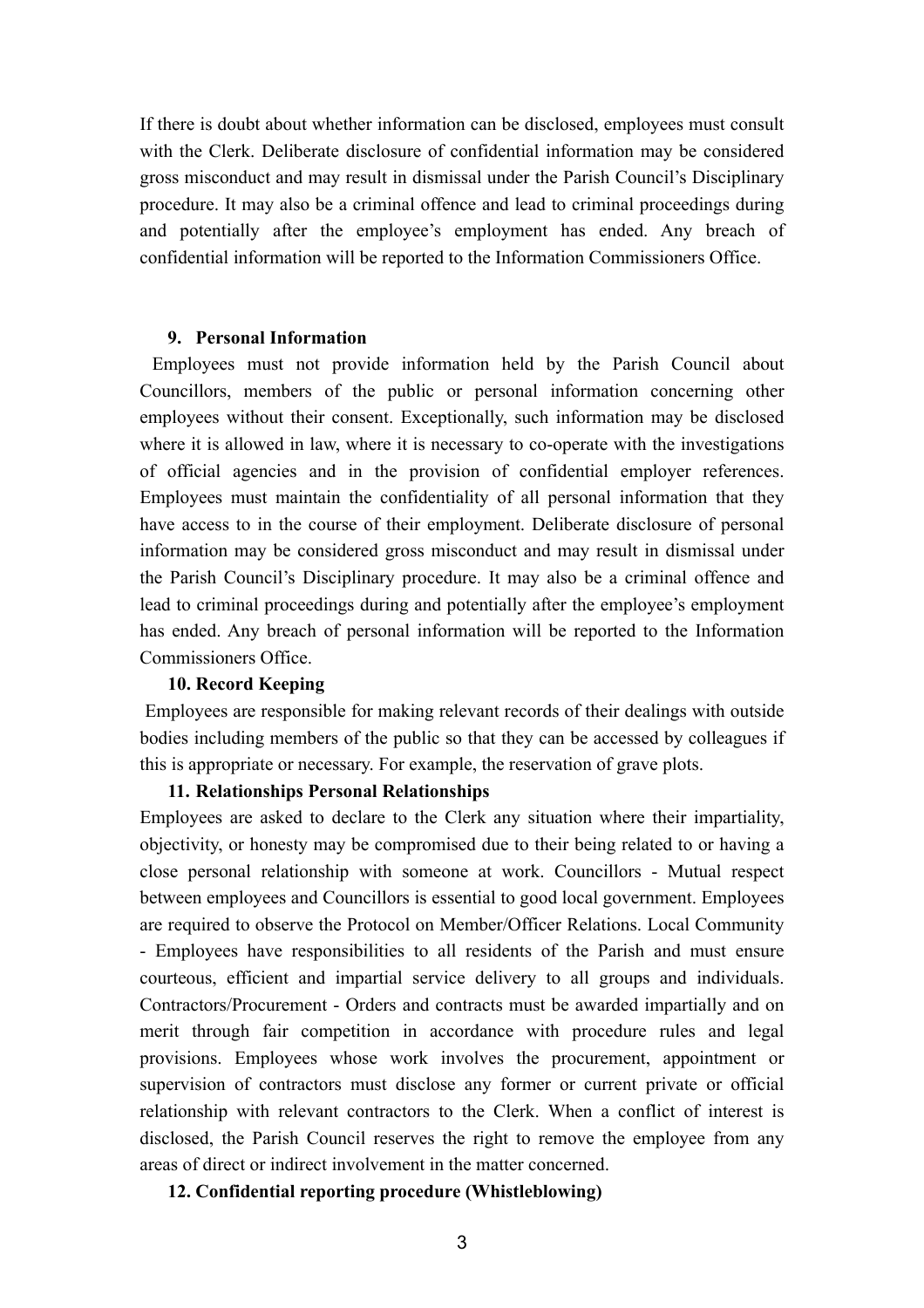The Parish Council is committed to the highest possible standards of openness, probity and accountability, and expects employees who become aware of activities which they believe are illegal, improper, unethical or otherwise inconsistent with this Code to report the matter, acting in accordance with the employee's rights under the Public Interest Disclosure Act 1998. Employees must ensure that public interest and assets are protected by reporting immediately to the Clerk or Chairman any concerns about dishonesty or impropriety which they suspect has occurred or is likely to occur. If an employee makes an allegation which it transpires is frivolous, malicious or for personal gain, the Parish Council will treat this as a serious matter which may lead to disciplinary action. Employees must assist in any investigation or hearing into suspected misconduct.

#### **13. Health and Safety**

The Health & Safety at Work Act 1974 places a duty on employees, whilst they are at work, to take reasonable care for the health and safety of themselves, others and the premises. Consequently, employees are legally bound to comply with all safety rules and instructions set by the Council.

## **14. Attendance**

Employees must comply with all relevant policies regarding attendance.

### 15. **Other employment**

Employees must not allow their private interests to come into conflict with their work. Employees must devote their working hours to the work of the Parish Council and may not engage in any other business or take up any other additional employment without the permission from the Clerk. This does not preclude employees from undertaking additional work outside their working hours providing that it does not impact on, distract them from or conflict with their Parish Council work and is subject at all times to permission being granted. All employees who undertake additional work (either paid or voluntary) must notify the Clerk in order to ensure compliance with the Working Time Regulations 1998. Employees are not permitted to carry out private trading in relation to goods or services on Parish Council property nor whilst on Parish Council duties.

#### 16. **Alcohol, drugs and other substance misuse**

The Parish Council takes the health and well-being of employees seriously and wishes to minimise problems at work arising from the effects of alcohol and drugs (whether prescribed or illegal). Where the behaviour or performance of employees falls below expected standards and presents a risk to colleagues, Councillors, members of the public or others due to alcohol, drugs or other substance misuse, this will be addressed under the Disciplinary policy. Employees have a duty to report any problems associated with their ability to drive, use equipment or perform other work related tasks and must not drive or use such equipment whilst their judgment and/or physical ability may be impaired by the use of alcohol, drugs, medicines or fatigue.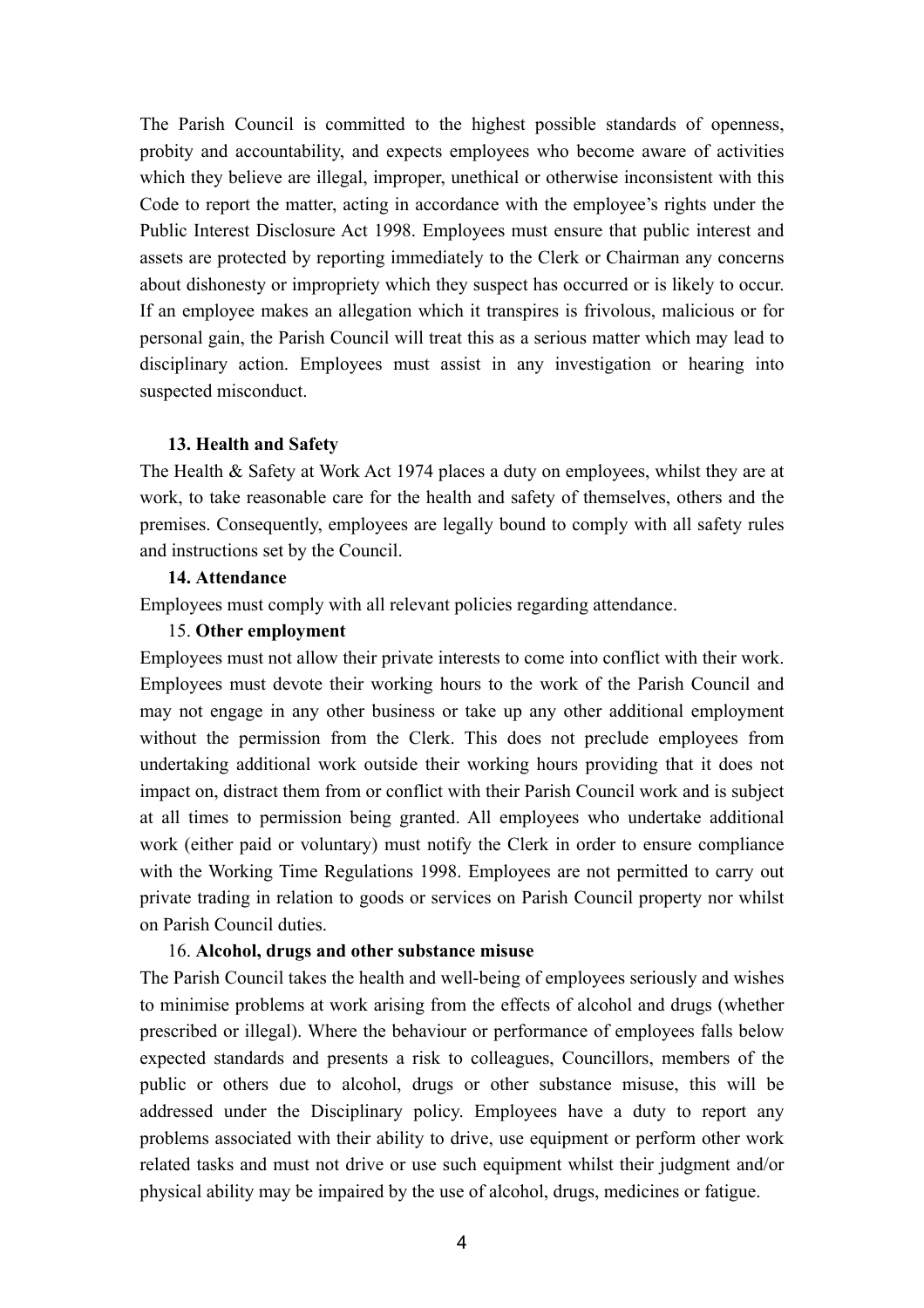### **17. Fidelity**

The Parish Council expect employees to obey lawful and reasonable instructions; to serve the employer personally and faithfully; exercise reasonable care and skill whilst carrying out their duties; abide by legislation; and not to disclose confidential information after the employment ends.

#### **18. Monitoring Officer**

Where the Monitoring Officer is undertaking an investigation into any allegation of misconduct by a Member, employees must comply with any reasonable request made by the Monitoring Officer in connection with the investigation.

#### **19. Employment Matters**

Employees involved in the decision relating to appointment, promotion, pay, discipline or grievance where the person is a relative, partner or close personal friend must advise their manager of the connection.

### **20. Safeguarding**

 The Parish Council has a statutory duty to ensure the safety and welfare of children, young people and adults at risk. All employees who, during the course of their employment, have direct or indirect contact with children or adults at risk, or who have access to information about them, have a responsibility to safeguard. The Safeguarding Policy is available from the Clerk and compliance with it is mandatory.

#### **21. Personal appearance**

The Parish Council expects employees to observe a standard of personal appearance which is appropriate to the nature of the work undertaken, follows operational requirements and which portrays a professional approach which the public will have confidence in. Employees are expected to observe a high standard of cleanliness and personal hygiene.

### **22. Personal Use of Social Media**

Employees must not assume that their comments on social media will remain private. Employees must ensure that, in their use of social media, they do not make comments about other employees, Councillors or the Parish Council that could be seen as derogatory, abusive, damaging to reputation or amount to harassment. No information, including photos, should be made available without permission from the Clerk. Employees should be mindful that such action could lead to disciplinary or legal action.

### **23. Use of Parish Council Property**

Parish Council assets, which includes stationary, office equipment, tools, machinery, vehicles and car parks (this list is not exhaustive) must only be used for official Parish Council business unless prior permission has been obtained from the Clerk. All resources must be used with care to avoid wastage, loss or damage. All Parish Council property must be returned on leaving employment.

### **23. Notification of Criminal Investigation**

This Code places a general obligation on all employees to disclose information which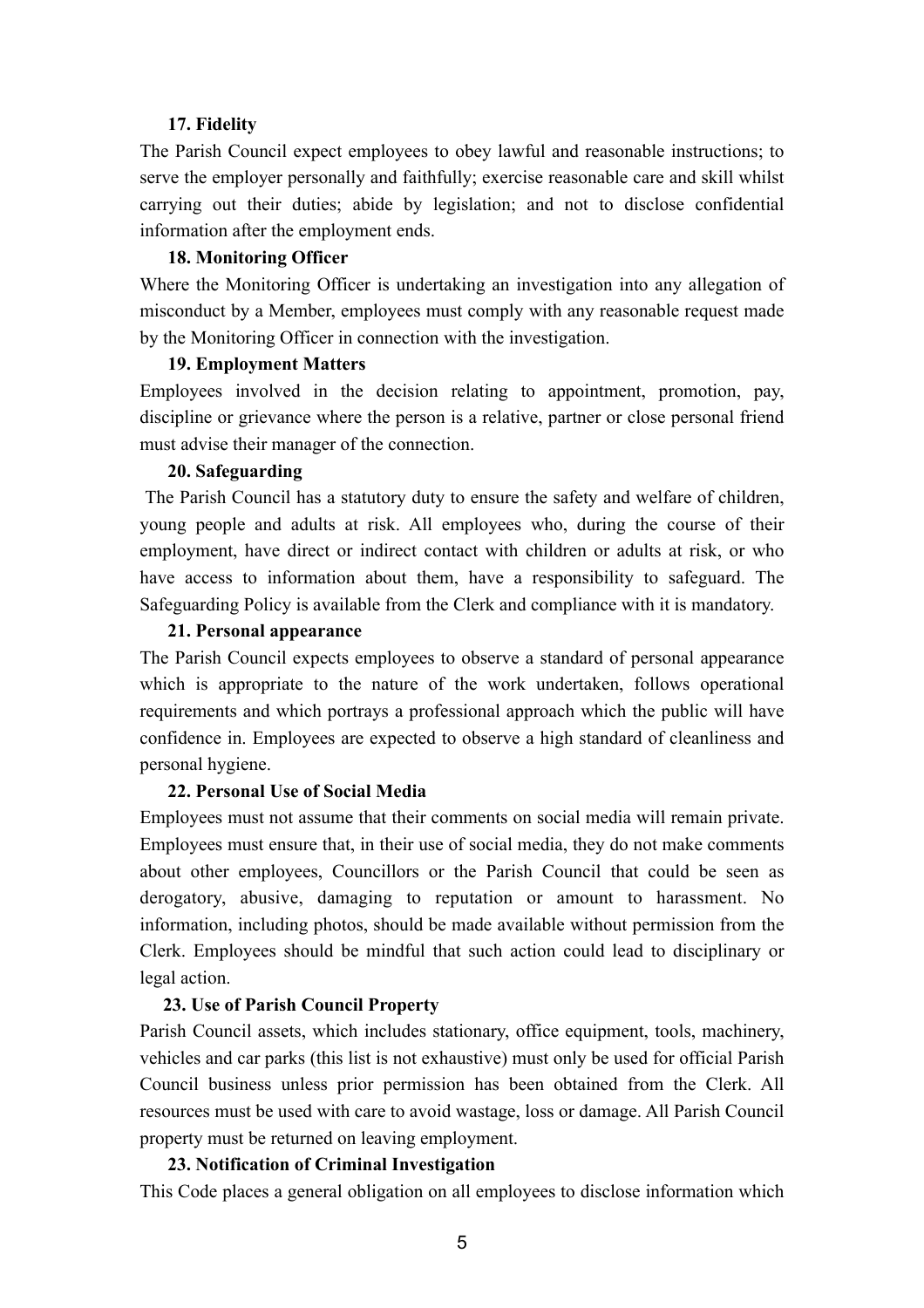is relevant to their capability, capacity and suitability to carry out the duties and responsibilities for which they are employed. This general obligation applies irrespective of the role undertaken by the employee and is not limited to information which relates to a conviction, caution, reprimand or warning. For employees undertaking roles for which a criminal record disclosure is required there is a specific obligation on them to disclose any convictions, cautions, reprimands or warnings that they receive in the course of or which are relevant to their employment. In all cases a failure to disclose relevant information or the deliberate withholding of such information is likely to amount to a breach of trust and confidence and has the potential to lead to the termination of employment.

For the avoidance of doubt an employee must immediately inform the Clerk in writing, if they are:

• Advised that they are under investigation for a criminal act (including road traffic offences)

- Arrested in connection with a criminal act
- Notified that criminal charges are being considered against them
- In receipt of a summons to appear before a Court of Law for an alleged offence
- Found guilty and convicted of any offence
- Receive a police caution

• Are involved in any other matter which it would be reasonable to think would impact upon their role and or professional standing

• Employees who are required to drive as part of their duties must also declare any penalties received in connection with motoring offences. Failure to disclose this information may be treated as a disciplinary offence.

### **24. Hospitality and Gifts**

With the exceptions listed below, employees must refuse any personal gift offered to them that has any significant financial or other business connection to the Parish Council. In monetary terms, this is any gift or combination of gifts valued at over £10. If employees are in any doubt, they must refer this to the Clerk immediately. Exceptions to this requirement are: a) A modest gift of a promotional nature given to a wide range of people, such as pens, diaries and other such articles; and b) A modest gift where refusal would cause needless offence and the giver is not seeking a business decision but merely wishes to express thanks for service, advice or cooperation received, for example a box of chocolates or a bottle of wine.

At all times employees must consider if the gift is so significant that a member of the public may think that their judgment when dealing with the matter would be prejudiced by the gift.

An employee must not on any occasion accept the offer of money from any organisation, person or person's estate that has or seeks dealings with the Parish